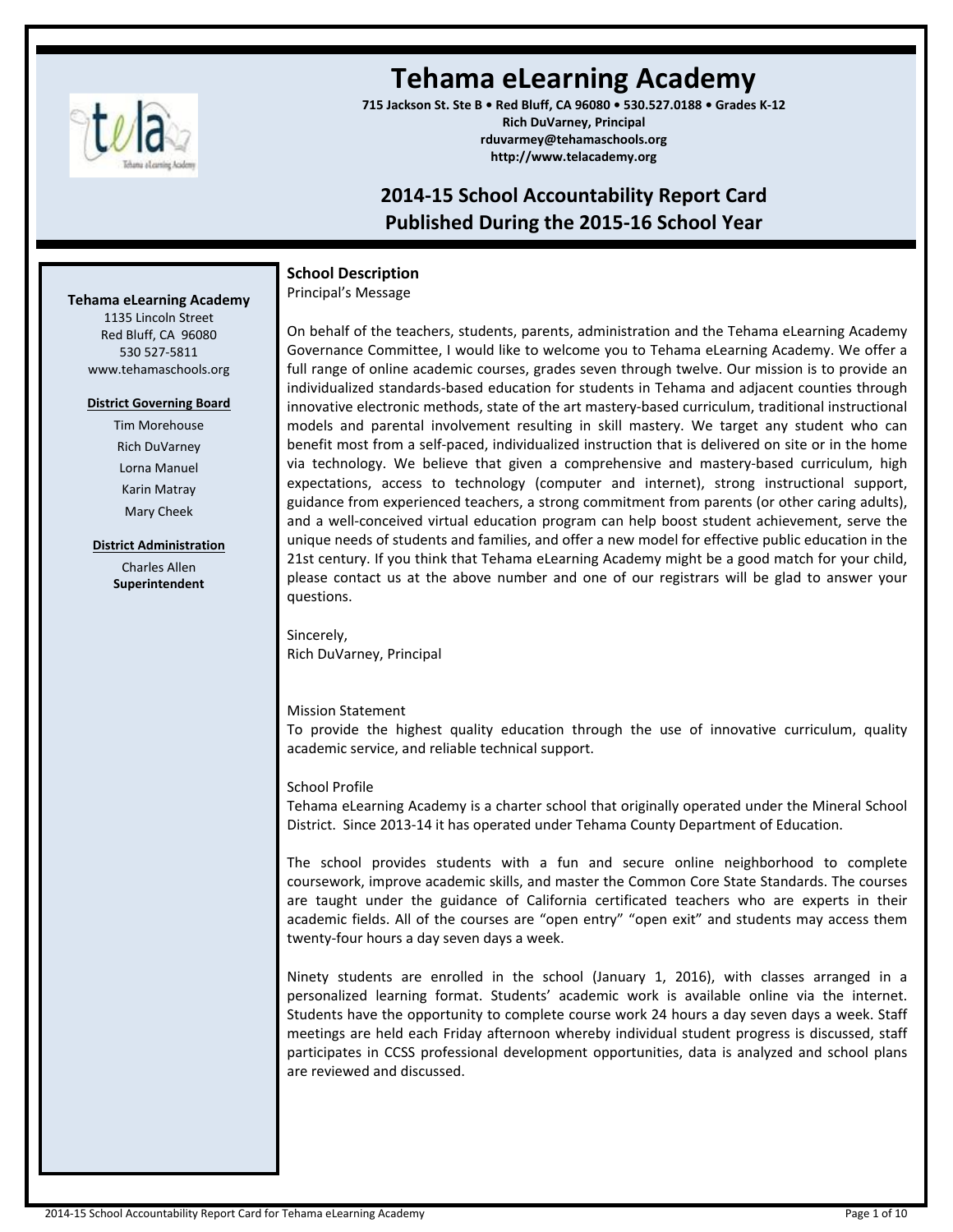# **About the SARC**

By February 1 of each year, every school in California is required by state law to publish a School Accountability Report Card (SARC). The SARC contains information about the condition and performance of each California public school. Under the Local Control Funding Formula (LCFF) all local educational agencies (LEAs) are required to prepare a Local Control Accountability Plan (LCAP), which describes how they intend to meet annual school-specific goals for all pupils, with specific activities to address state and local priorities. Additionally, data reported in an LCAP is to be consistent with data reported in the SARC.

- For more information about SARC requirements, see the California Department of Education (CDE) SARC Web page at http://www.cde.ca.gov/ta/ac/sa/.
- For more information about the LCFF or LCAP, see the CDE LCFF Web page at http://www.cde.ca.gov/fg/aa/lc/.
- For additional information about the school, parents/guardians and community members should contact the school at 530.527.0188 or the district office.

| 2014-15 Student Enrollment by Grade Level |                           |  |
|-------------------------------------------|---------------------------|--|
| <b>Grade Level</b>                        | <b>Number of Students</b> |  |
| Grade 7                                   | 11                        |  |
| Grade 8                                   | 8                         |  |
| Grade 9                                   | 17                        |  |
| <b>Grade 10</b>                           | 25                        |  |
| <b>Grade 11</b>                           | 23                        |  |
| Grade 12                                  | 34                        |  |
| Total Enrollment                          | 118                       |  |

| 2014-15 Student Enrollment by Group |                                    |  |  |
|-------------------------------------|------------------------------------|--|--|
| Group                               | <b>Percent of Total Enrollment</b> |  |  |
| <b>Black or African American</b>    | 0.8                                |  |  |
| American Indian or Alaska Native    | 2.5                                |  |  |
| <b>Hispanic or Latino</b>           | 10.2                               |  |  |
| <b>White</b>                        | 84.7                               |  |  |
| Two or More Races                   | 1.7                                |  |  |
| Socioeconomically Disadvantaged     | 68.6                               |  |  |
| <b>Students with Disabilities</b>   | 11                                 |  |  |
| lFoster Youth                       | 2.5                                |  |  |

# **A. Conditions of Learning**

#### **State Priority: Basic**

The SARC provides the following information relevant to the Basic State Priority (Priority 1):

- Degree to which teachers are appropriately assigned and fully credentialed in the subject area and for the pupils they are teaching;
- Pupils have access to standards-aligned instructional materials; and
- School facilities are maintained in good repair.

| <b>Teacher Credentials</b>                  |           |       |           |  |  |
|---------------------------------------------|-----------|-------|-----------|--|--|
| Tehama eLearning Academy                    | $13 - 14$ | 14-15 | $15 - 16$ |  |  |
| lWith Full Credential                       | 5         | 5     | 4         |  |  |
| lWithout Full Credential                    | 0         | 0     | Ω         |  |  |
| Teaching Outside Subject Area of Competence | Ω         | 0     |           |  |  |
| Tehama eLearning Academy                    | $13 - 14$ | 14-15 | $15 - 16$ |  |  |
| With Full Credential                        |           |       |           |  |  |
| Without Full Credential                     |           |       |           |  |  |
| Teaching Outside Subject Area of Competence |           |       |           |  |  |

| <b>Teacher Misassignments and Vacant Teacher Positions at this School</b> |           |       |       |  |  |
|---------------------------------------------------------------------------|-----------|-------|-------|--|--|
| Tehama eLearning Academy                                                  | $13 - 14$ | 14-15 | 15-16 |  |  |
| Teachers of English Learners                                              |           |       |       |  |  |
| <b>Total Teacher Misassignments</b>                                       |           |       |       |  |  |
| Vacant Teacher Positions                                                  |           |       |       |  |  |

\* "Misassignments" refers to the number of positions filled by teachers who lack legal authorization to teach that grade level, subject area, student group, etc. Total Teacher Misassignments includes the number of Misassignments of Teachers of English Learners.

# **Core Academic Classes Taught by Highly Qualified Teachers**

| 2014-15 Percent of Classes In Core Academic Subjects<br><b>Core Academic Classes Taught by Highly Qualified Teachers</b> |                                                      |                                                          |  |  |
|--------------------------------------------------------------------------------------------------------------------------|------------------------------------------------------|----------------------------------------------------------|--|--|
| <b>Location of Classes</b>                                                                                               | <b>Taught by Highly</b><br><b>Qualified Teachers</b> | <b>Not Taught by Highly</b><br><b>Qualified Teachers</b> |  |  |
| This School                                                                                                              | 100%                                                 |                                                          |  |  |
| <b>Districtwide</b>                                                                                                      |                                                      |                                                          |  |  |
| <b>All Schools</b>                                                                                                       | 100%                                                 |                                                          |  |  |
| <b>High-Poverty Schools</b>                                                                                              | 100%                                                 |                                                          |  |  |
| <b>Low-Poverty Schools</b><br>NА                                                                                         |                                                      |                                                          |  |  |

High-poverty schools are defined as those schools with student eligibility of approximately 40 percent or more in the free and reduced price meals program. Low-poverty schools are those with student eligibility of approximately 39 percent or less in the free and reduced price meals program.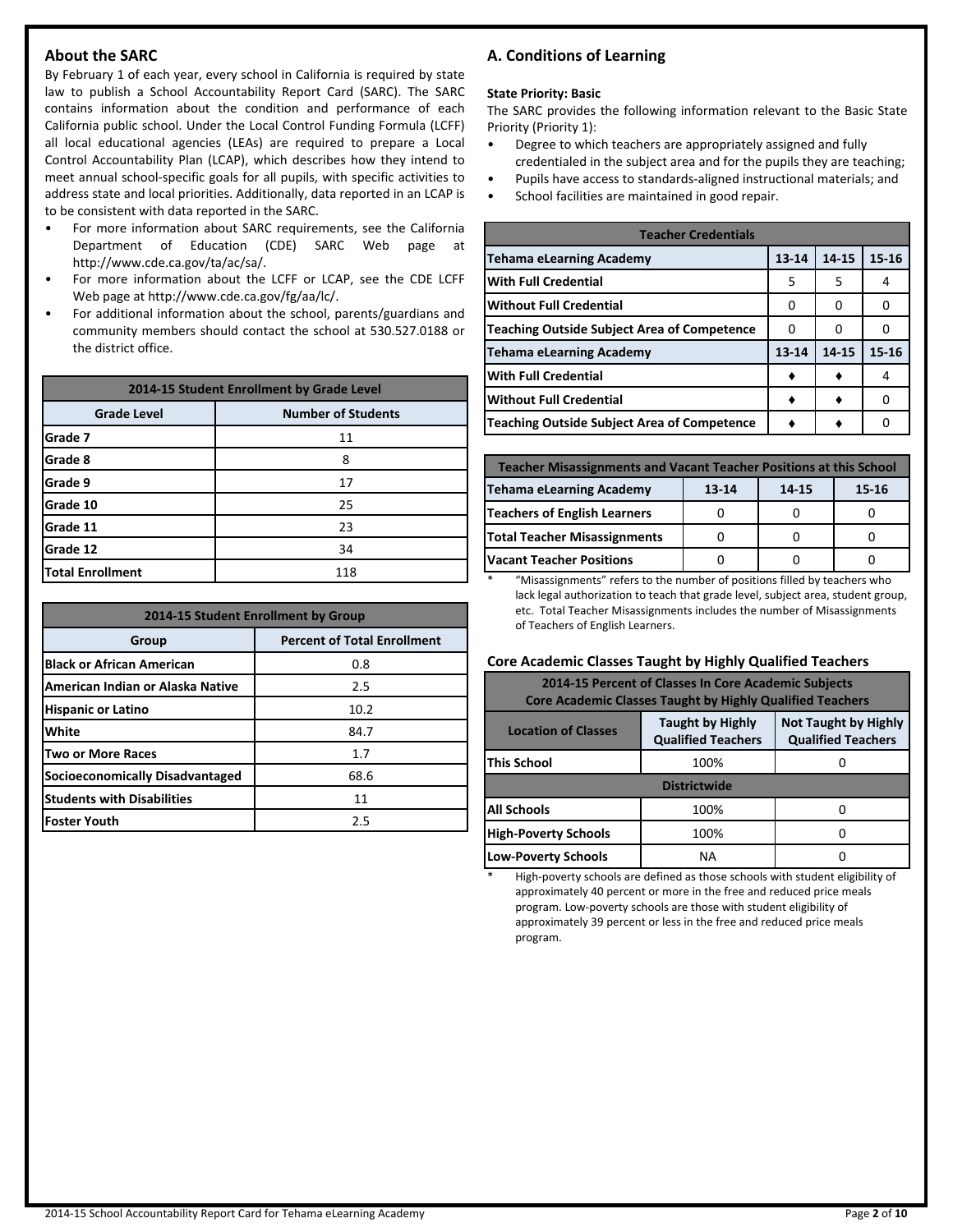## **Quality, Currency, Availability of Textbooks and Instructional Materials (School Year 2015-16)**

The current online curriculum consists of the following programs which are available to students 24 hours/day. 1.) Let's Go Learn

- 2.) A+LS
- 3.) Accelerated Reader
- 4.) Edgenuity

|                                     | <b>Textbooks and Instructional Materials</b>                                                                                                                                               |          |  |  |  |  |
|-------------------------------------|--------------------------------------------------------------------------------------------------------------------------------------------------------------------------------------------|----------|--|--|--|--|
|                                     | Year and month in which data were collected: December 2015                                                                                                                                 |          |  |  |  |  |
| <b>Core Curriculum Area</b>         | Textbooks and Instructional Materials/Year of Adoption                                                                                                                                     |          |  |  |  |  |
| <b>Reading/Language Arts</b>        | 1) Let's Go Learn<br>$2)$ A+LS<br>3) Accelerated Reader<br>4) Edgenuity<br>The textbooks listed are from most recent adoption:<br>Percent of students lacking their own assigned textbook: | No<br>0% |  |  |  |  |
| <b>Mathematics</b>                  | 1) Let's Go Learn<br>$2)$ A+LS<br>3) Edgenuity<br>The textbooks listed are from most recent adoption:<br>Percent of students lacking their own assigned textbook:                          | No<br>0% |  |  |  |  |
| <b>Science</b>                      | 1) Let's Go Learn<br>$2)$ A+LS<br>3) Edgenuity<br>The textbooks listed are from most recent adoption:<br>Percent of students lacking their own assigned textbook:                          | No<br>0% |  |  |  |  |
| <b>History-Social Science</b>       | 1) Let's Go Learn<br>$2)$ A+<br>3) Edgenuity<br>The textbooks listed are from most recent adoption:<br>Percent of students lacking their own assigned textbook:                            | No<br>0% |  |  |  |  |
| <b>Foreign Language</b>             | 1) Edgenuity<br>The textbooks listed are from most recent adoption:<br>Percent of students lacking their own assigned textbook:                                                            | No<br>0% |  |  |  |  |
| <b>Health</b>                       | $1)$ A+LS<br>2) Edgenuity<br>The textbooks listed are from most recent adoption:<br>Percent of students lacking their own assigned textbook: 0%                                            | No       |  |  |  |  |
| <b>Visual and Performing Arts</b>   | $1)$ A+<br>2) Edgenuity<br>The textbooks listed are from most recent adoption:<br>Percent of students lacking their own assigned textbook:                                                 | No<br>0% |  |  |  |  |
| <b>Science Laboratory Equipment</b> | <b>NA</b><br>Percent of students lacking their own assigned textbook:                                                                                                                      | NA.      |  |  |  |  |

# **School Facility Conditions and Planned Improvements (Most Recent Year)**

Tehama eLearning Academy is a charter school which is located in Red Bluff, California. The 4,500 sq. ft. facility has four intermediate size and three small classrooms which are used by students and teachers. The school location is convenient to families and students and accessible by the county bus line.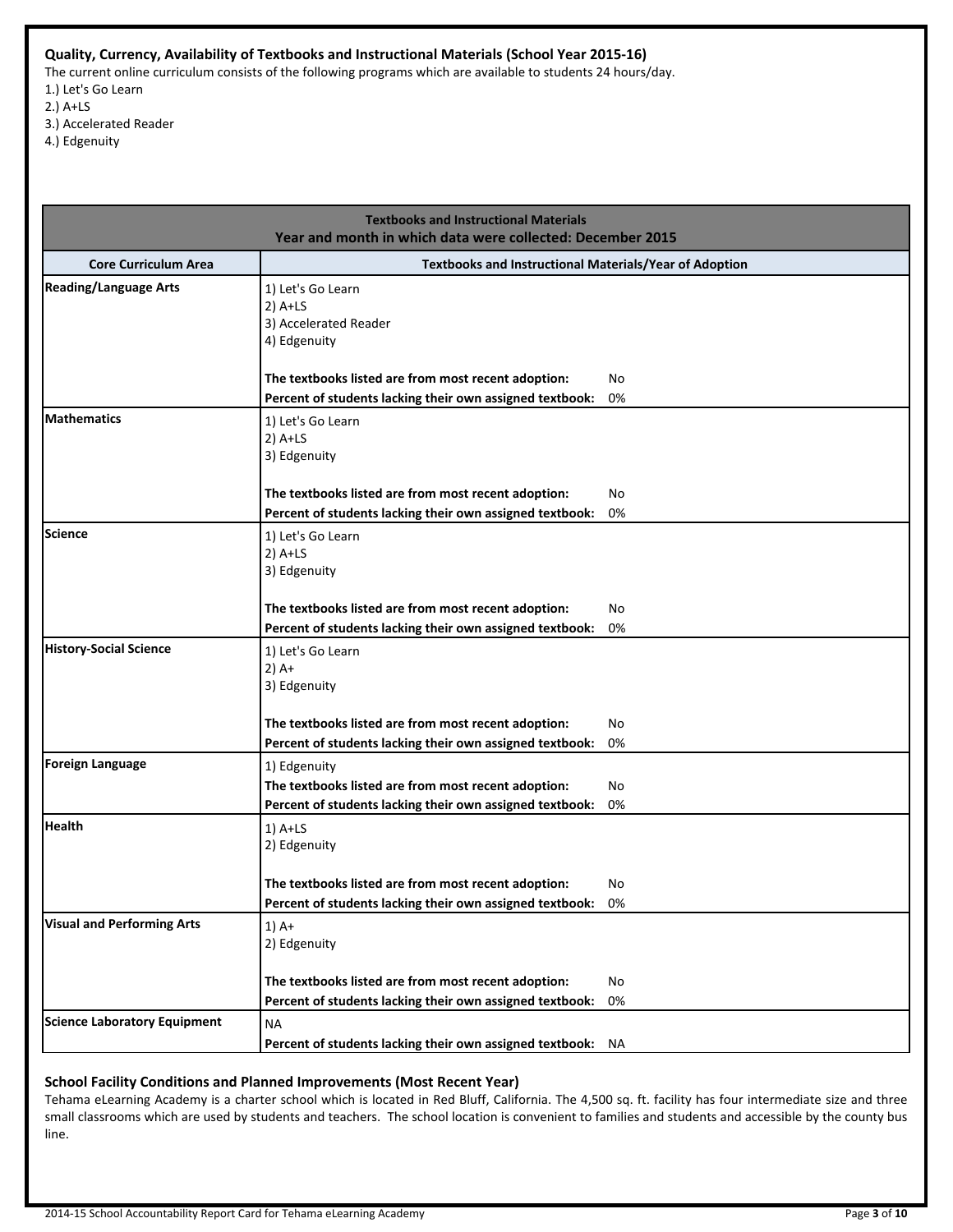The principal ensures that the cleaning and maintenance of the school is a priority. Custodial staff ensures the facility is cleaned on a nightly basis and maintenance staff respond in a timely manner when the need arises. The district has adopted cleaning standards for the school. A summary of these standards is available at the district office for review.

| <b>School Facility Good Repair Status (Most Recent Year)</b><br>Year and month in which data were collected: December 2015 |                       |      |                      |      |                                |
|----------------------------------------------------------------------------------------------------------------------------|-----------------------|------|----------------------|------|--------------------------------|
| <b>System Inspected</b>                                                                                                    |                       |      | <b>Repair Status</b> |      | <b>Repair Needed and</b>       |
|                                                                                                                            | Good                  |      | Fair                 | Poor | <b>Action Taken or Planned</b> |
| Systems:<br>Gas Leaks, Mechanical/HVAC, Sewer                                                                              | X                     |      |                      |      |                                |
| lInterior:<br>Interior Surfaces                                                                                            | X                     |      |                      |      |                                |
| lCleanliness:<br>Overall Cleanliness, Pest/ Vermin Infestation                                                             | X                     |      |                      |      |                                |
| Electrical:<br><b>IElectrical</b>                                                                                          | X                     |      |                      |      |                                |
| <b>Restrooms/Fountains:</b><br>Restrooms, Sinks/ Fountains                                                                 | X                     |      |                      |      |                                |
| Safety:<br>Fire Safety, Hazardous Materials                                                                                | X                     |      |                      |      |                                |
| <b>Structural:</b><br>Structural Damage, Roofs                                                                             | X                     |      |                      |      |                                |
| <b>IExternal:</b><br>Playground/School Grounds, Windows/Doors/Gates/Fences                                                 | X                     |      |                      |      |                                |
| <b>Overall Rating</b>                                                                                                      | <b>Exemplary</b><br>X | Good | Fair                 | Poor |                                |

# **B. Pupil Outcomes**

#### **State Priority: Pupil Achievement**

The SARC provides the following information relevant to the State priority: Pupil Achievement (Priority 4):

- Statewide assessments (i.e., California Assessment of Student Performance and Progress [CAASPP], Science California Standards Tests); and
- The percentage of pupils who have successfully completed courses that satisfy the requirements for entrance to the University of California and the California State University, or career technical education sequences or programs of study

| <b>2014-15 CAASPP Results for All Students</b> |                                                                                       |                 |              |
|------------------------------------------------|---------------------------------------------------------------------------------------|-----------------|--------------|
| <b>Subject</b>                                 | Percent of Students Meeting or Exceeding the State Standards<br>$(grades 3-8 and 11)$ |                 |              |
|                                                | <b>School</b>                                                                         | <b>District</b> | <b>State</b> |
| IELA                                           | 31                                                                                    | 28              | 44           |
| <b>Math</b>                                    |                                                                                       | 10              | 33           |

\* Percentages are not calculated when the number of students tested is ten or less, either because the number of students in this category is too small for statistical accuracy or to protect student privacy.

| <b>CAASPP Results for All Students - Three-Year Comparison</b> |                                                                                                     |  |                 |                                                       |  |    |              |    |    |
|----------------------------------------------------------------|-----------------------------------------------------------------------------------------------------|--|-----------------|-------------------------------------------------------|--|----|--------------|----|----|
|                                                                | Percent of Students Scoring at Proficient or Advanced<br>(meeting or exceeding the state standards) |  |                 |                                                       |  |    |              |    |    |
| Subject                                                        | <b>School</b>                                                                                       |  | <b>District</b> |                                                       |  |    | <b>State</b> |    |    |
|                                                                |                                                                                                     |  |                 | 12-13 13-14 14-15 12-13 13-14 14-15 12-13 13-14 14-15 |  |    |              |    |    |
| Science                                                        | 26                                                                                                  |  | 35              | 27                                                    |  | 38 | 59           | 60 | 56 |

Results are for grades 5, 8, and 10. Scores are not shown when the number of students tested is ten or less, either because the number of students in this category is too small for statistical accuracy or to protect student privacy.

| Grade | 2014-15 Percent of Students Meeting Fitness Standards |        |        |  |
|-------|-------------------------------------------------------|--------|--------|--|
| Level | 4 of 6                                                | 5 of 6 | 6 of 6 |  |
|       | NА                                                    | NА     | ΝA     |  |
|       | *                                                     |        |        |  |
|       | 22.20                                                 | 27.80  | 16.70  |  |

Percentages are not calculated when the number of students tested is ten or less, either because the number of students in this category is too small for statistical accuracy or to protect student privacy.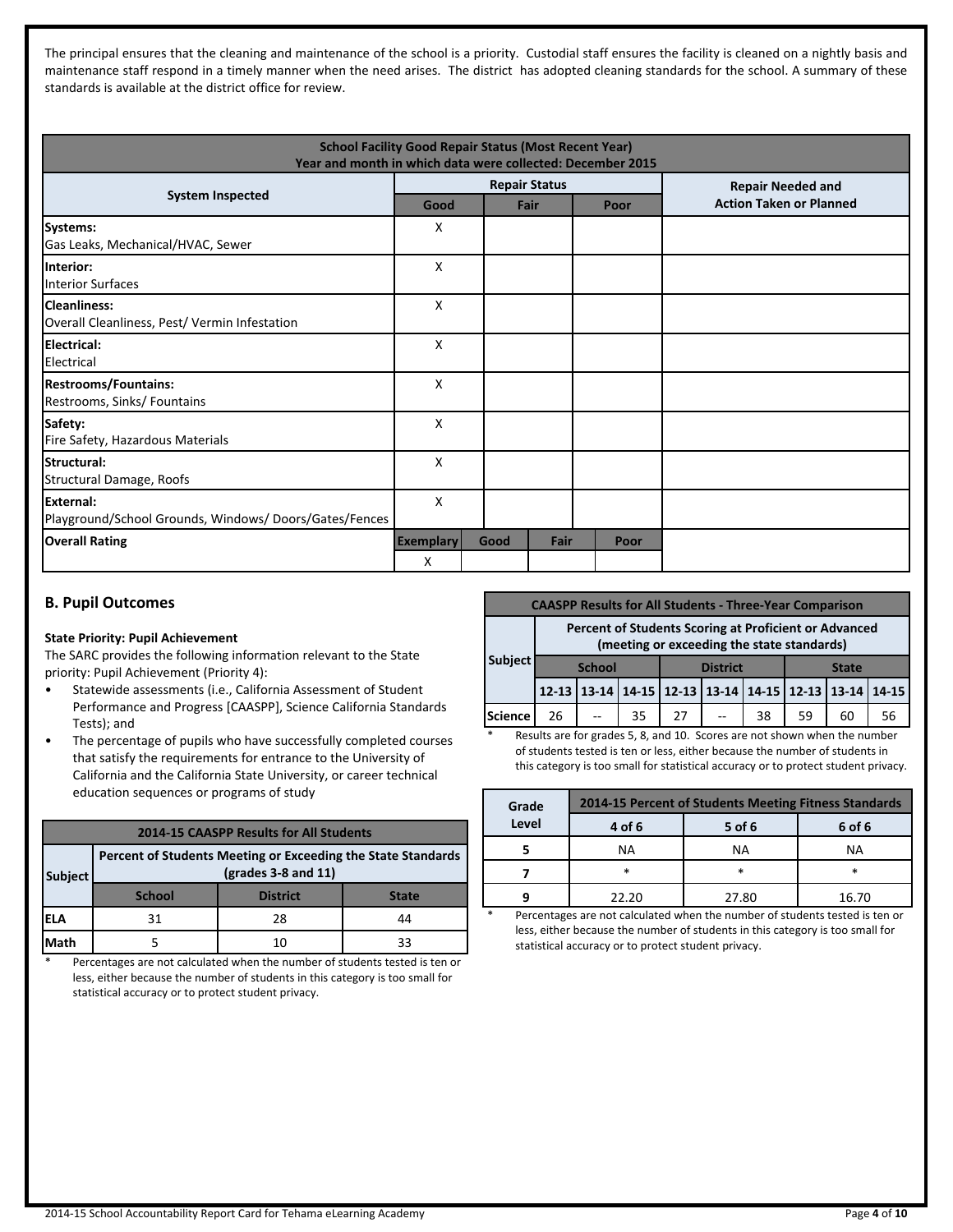| 2014-15 CAASPP Results by Student Group |                                                                        |  |  |  |
|-----------------------------------------|------------------------------------------------------------------------|--|--|--|
| Group                                   | <b>Percent of Students Scoring at</b><br><b>Proficient or Advanced</b> |  |  |  |
|                                         | Science (grades 5, 8, and 10)                                          |  |  |  |
| All Students in the LEA                 | 38                                                                     |  |  |  |
| All Student at the School               | 35                                                                     |  |  |  |
| Male                                    | --                                                                     |  |  |  |
| Female                                  | 30                                                                     |  |  |  |
| <b>Black or African American</b>        |                                                                        |  |  |  |

| <b>2014-15 CAASPP Results by Student Group</b>                         |  |  |  |
|------------------------------------------------------------------------|--|--|--|
| <b>Percent of Students Scoring at</b><br><b>Proficient or Advanced</b> |  |  |  |
| Science (grades 5, 8, and 10)                                          |  |  |  |
|                                                                        |  |  |  |
| 33                                                                     |  |  |  |
| 28                                                                     |  |  |  |
|                                                                        |  |  |  |
|                                                                        |  |  |  |

Scores are not shown when the number of students tested is ten or less, either because the number of students in this category is too small for statistical accuracy or to protect student privacy.

|                                        |                         |                 |                           |               |                                   |                                      |                               | School Year 2014-15 CAASPP Assessment Results - English Language Arts (ELA)<br>Disaggregated by Student Groups, Grades Three through Eight and Eleven |  |  |  |  |  |  |  |  |  |  |  |
|----------------------------------------|-------------------------|-----------------|---------------------------|---------------|-----------------------------------|--------------------------------------|-------------------------------|-------------------------------------------------------------------------------------------------------------------------------------------------------|--|--|--|--|--|--|--|--|--|--|--|
|                                        |                         |                 | <b>Number of Students</b> |               |                                   | <b>Percent of Students</b>           |                               |                                                                                                                                                       |  |  |  |  |  |  |  |  |  |  |  |
| <b>Student Group</b>                   | Grade                   | <b>Enrolled</b> | <b>Tested</b>             | <b>Tested</b> | <b>Standard Not</b><br><b>Met</b> | <b>Standard</b><br><b>Nearly Met</b> | <b>Standard</b><br><b>Met</b> | <b>Standard</b><br><b>Exceeded</b>                                                                                                                    |  |  |  |  |  |  |  |  |  |  |  |
| <b>All Students</b>                    | $\overline{7}$          | 11              | 9                         | 81.8          | --                                | $\overline{a}$                       | $-$                           | $\sim$ $\sim$                                                                                                                                         |  |  |  |  |  |  |  |  |  |  |  |
|                                        | 8                       | 10              | $\overline{7}$            | 70.0          | ۰.                                | $\qquad \qquad -$                    | --                            | $\overline{\phantom{a}}$                                                                                                                              |  |  |  |  |  |  |  |  |  |  |  |
|                                        | 11                      | 26              | 20                        | 76.9          | 35                                | 35                                   | 25                            | 5                                                                                                                                                     |  |  |  |  |  |  |  |  |  |  |  |
| Male                                   | $\overline{7}$          |                 | 3                         | 27.3          | $\overline{a}$                    | $\overline{a}$                       | $\overline{\phantom{a}}$      | $\sim$                                                                                                                                                |  |  |  |  |  |  |  |  |  |  |  |
|                                        | 8                       |                 | 4                         | 40.0          | $-$                               | --                                   | --                            |                                                                                                                                                       |  |  |  |  |  |  |  |  |  |  |  |
|                                        | 11                      |                 | 8                         | 30.8          | $-$                               | $\overline{a}$                       | $-$                           | $\overline{\phantom{a}}$                                                                                                                              |  |  |  |  |  |  |  |  |  |  |  |
| Female                                 | $\overline{\mathbf{z}}$ |                 | 6                         | 54.5          | --                                | $\overline{a}$                       | $-$                           |                                                                                                                                                       |  |  |  |  |  |  |  |  |  |  |  |
|                                        | 8                       |                 | $\mathsf 3$               | 30.0          | --                                | $\hspace{0.05cm} \dashv$             | --                            | $\overline{\phantom{a}}$                                                                                                                              |  |  |  |  |  |  |  |  |  |  |  |
|                                        | 11                      |                 | 12                        | 46.2          | 33                                | 42                                   | 17                            | 8                                                                                                                                                     |  |  |  |  |  |  |  |  |  |  |  |
| American Indian or Alaska Native       | 11                      |                 | $\mathbf 0$               | 0.0           | $\overline{\phantom{a}}$          | ÷.                                   | $\overline{\phantom{a}}$      | $\overline{\phantom{a}}$                                                                                                                              |  |  |  |  |  |  |  |  |  |  |  |
| <b>Hispanic or Latino</b>              | $\overline{\mathbf{z}}$ |                 | $\mathbf{1}$              | 9.1           | $\overline{\phantom{a}}$          | $\overline{\phantom{a}}$             | $\overline{\phantom{a}}$      | $\overline{\phantom{a}}$                                                                                                                              |  |  |  |  |  |  |  |  |  |  |  |
| White                                  | $\overline{\mathbf{z}}$ |                 | $\overline{7}$            | 63.6          | $\overline{a}$                    | $\overline{a}$                       | Ξ.                            | $\sim$                                                                                                                                                |  |  |  |  |  |  |  |  |  |  |  |
|                                        | 8                       |                 | $\boldsymbol{7}$          | 70.0          | --                                | $\overline{\phantom{a}}$             | $\overline{a}$                | $-$                                                                                                                                                   |  |  |  |  |  |  |  |  |  |  |  |
|                                        | 11                      |                 | 16                        | 61.5          | 31                                | 38                                   | 25                            | 6                                                                                                                                                     |  |  |  |  |  |  |  |  |  |  |  |
| <b>Two or More Races</b>               | $\overline{\mathbf{z}}$ |                 | $\mathbf 1$               | 9.1           | $\overline{\phantom{a}}$          | $\overline{a}$                       | $-$                           |                                                                                                                                                       |  |  |  |  |  |  |  |  |  |  |  |
|                                        | 11                      |                 | 4                         | 15.4          | --                                | $\qquad \qquad -$                    | --                            | $\overline{\phantom{a}}$                                                                                                                              |  |  |  |  |  |  |  |  |  |  |  |
| <b>Socioeconomically Disadvantaged</b> | $\overline{7}$          |                 | 6                         | 54.5          | $-$                               | $\overline{\phantom{a}}$             | $-$                           |                                                                                                                                                       |  |  |  |  |  |  |  |  |  |  |  |
|                                        | 8                       |                 | 5                         | 50.0          | --                                | $\overline{\phantom{a}}$             | --                            |                                                                                                                                                       |  |  |  |  |  |  |  |  |  |  |  |
|                                        | 11                      |                 | 14                        | 53.8          | 36                                | 36                                   | 21                            | $\overline{7}$                                                                                                                                        |  |  |  |  |  |  |  |  |  |  |  |
| <b>Students with Disabilities</b>      | $\overline{7}$          |                 | $\overline{2}$            | 18.2          | $\overline{\phantom{a}}$          | $\overline{\phantom{a}}$             | Ξ.                            | $\sim$                                                                                                                                                |  |  |  |  |  |  |  |  |  |  |  |
|                                        | 11                      |                 | $\mathbf{1}$              | 3.8           | $\overline{\phantom{a}}$          | $\overline{\phantom{a}}$             | $\overline{a}$                | $\overline{\phantom{a}}$                                                                                                                              |  |  |  |  |  |  |  |  |  |  |  |
| <b>Foster Youth</b>                    | $\overline{7}$          |                 |                           | --            | $-$                               | $\overline{\phantom{a}}$             | --                            |                                                                                                                                                       |  |  |  |  |  |  |  |  |  |  |  |
|                                        | 8                       |                 |                           | $-$           |                                   |                                      | $-$                           |                                                                                                                                                       |  |  |  |  |  |  |  |  |  |  |  |
|                                        | 11                      |                 |                           |               |                                   |                                      |                               |                                                                                                                                                       |  |  |  |  |  |  |  |  |  |  |  |

Double dashes (--) appear in the table when the number of students is ten or less, either because the number of students in this category is too small for statistical accuracy or to protect student privacy. The number of students tested includes students that did not receive a score; however, the number of students tested is not the number that was used to calculate the achievement level percentages. The achievement level percentages are calculated using students with scores.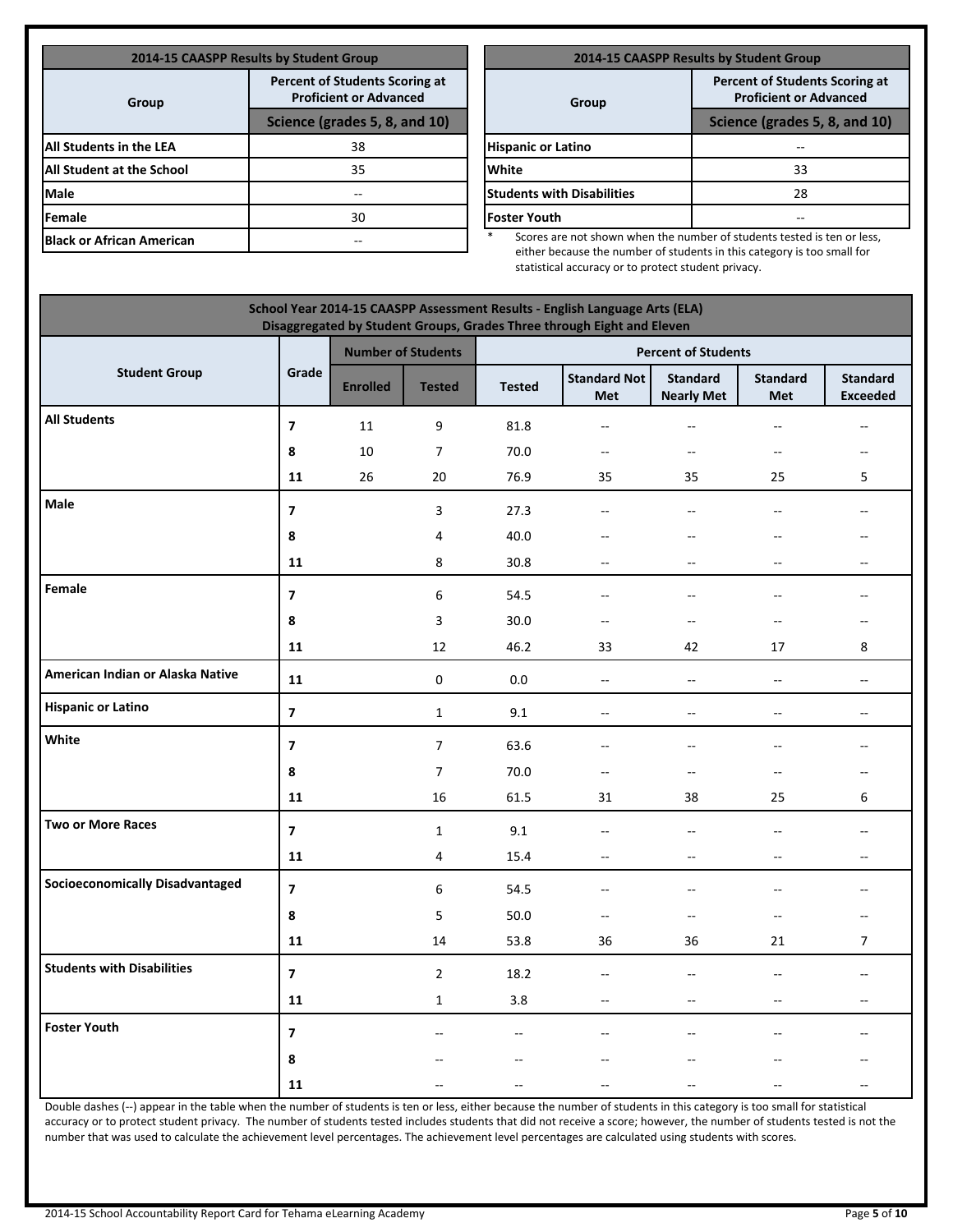| School Year 2014-15 CAASPP Assessment Results - Mathematics<br>Disaggregated by Student Groups, Grades Three through Eight and Eleven |                         |                 |                           |               |                            |                                      |                          |                                                     |  |  |  |
|---------------------------------------------------------------------------------------------------------------------------------------|-------------------------|-----------------|---------------------------|---------------|----------------------------|--------------------------------------|--------------------------|-----------------------------------------------------|--|--|--|
|                                                                                                                                       |                         |                 | <b>Number of Students</b> |               |                            | <b>Percent of Students</b>           |                          |                                                     |  |  |  |
| <b>Student Group</b>                                                                                                                  | Grade                   | <b>Enrolled</b> | <b>Tested</b>             | <b>Tested</b> | <b>Standard Not</b><br>Met | <b>Standard</b><br><b>Nearly Met</b> | <b>Standard</b><br>Met   | <b>Standard</b><br><b>Exceeded</b>                  |  |  |  |
| <b>All Students</b>                                                                                                                   | $\overline{7}$          | $11\,$          | 9                         | 81.8          | $- -$                      | $\overline{\phantom{a}}$             | $-$                      | $- -$                                               |  |  |  |
|                                                                                                                                       | 8                       | 10              | 8                         | 80.0          | $- -$                      | $\overline{\phantom{a}}$             | $\overline{\phantom{a}}$ | $\overline{\phantom{a}}$                            |  |  |  |
|                                                                                                                                       | 11                      | 26              | 20                        | 76.9          | 60                         | 25                                   | 5                        | 0                                                   |  |  |  |
| Male                                                                                                                                  | $\overline{ }$          |                 | 3                         | 27.3          | $\overline{a}$             | $-$                                  | $\overline{\phantom{a}}$ | $\frac{1}{2}$                                       |  |  |  |
|                                                                                                                                       | 8                       |                 | 5                         | 50.0          |                            |                                      |                          | --                                                  |  |  |  |
|                                                                                                                                       | 11                      |                 | 8                         | 30.8          | --                         | $\sim$                               | $\overline{\phantom{a}}$ | $\overline{\phantom{a}}$                            |  |  |  |
| Female                                                                                                                                | $\overline{z}$          |                 | 6                         | 54.5          | --                         |                                      | --                       | --                                                  |  |  |  |
|                                                                                                                                       | 8                       |                 | 3                         | 30.0          | --                         | $-$                                  | --                       | --                                                  |  |  |  |
|                                                                                                                                       | 11                      |                 | 12                        | 46.2          | 67                         | 8                                    | 8                        | 0                                                   |  |  |  |
| American Indian or Alaska Native                                                                                                      | 11                      |                 | $\pmb{0}$                 | 0.0           | $-$                        | $\overline{\phantom{a}}$             | $\qquad \qquad -$        | $-$                                                 |  |  |  |
| <b>Hispanic or Latino</b>                                                                                                             | $\overline{\mathbf{z}}$ |                 | $\mathbf{1}$              | 9.1           | $-$                        | $\overline{\phantom{a}}$             | $\qquad \qquad -$        | $- -$                                               |  |  |  |
| White                                                                                                                                 | $\overline{\mathbf{z}}$ |                 | $\overline{7}$            | 63.6          | --                         | $\overline{a}$                       | $\overline{a}$           | $- -$                                               |  |  |  |
|                                                                                                                                       | 8                       |                 | 8                         | 80.0          | $-$                        |                                      | --                       | --                                                  |  |  |  |
|                                                                                                                                       | 11                      |                 | 16                        | 61.5          | 63                         | 19                                   | 6                        | 0                                                   |  |  |  |
| <b>Two or More Races</b>                                                                                                              | $\overline{\mathbf{z}}$ |                 | $\mathbf{1}$              | 9.1           | --                         | $\sim$                               | --                       | --                                                  |  |  |  |
|                                                                                                                                       | 11                      |                 | 4                         | 15.4          | $- -$                      | $\overline{\phantom{a}}$             | $-$                      | $- -$                                               |  |  |  |
| <b>Socioeconomically Disadvantaged</b>                                                                                                | $\overline{7}$          |                 | 6                         | 54.5          | --                         | $\overline{a}$                       | --                       | $\hspace{0.05cm} -\hspace{0.05cm} -\hspace{0.05cm}$ |  |  |  |
|                                                                                                                                       | 8                       |                 | 5                         | 50.0          | $- -$                      | $\overline{\phantom{a}}$             | $\overline{\phantom{a}}$ | $-$                                                 |  |  |  |
|                                                                                                                                       | 11                      |                 | 14                        | 53.8          | 57                         | 21                                   | $\overline{7}$           | 0                                                   |  |  |  |
| <b>Students with Disabilities</b>                                                                                                     | $\overline{\mathbf{z}}$ |                 | $\overline{2}$            | 18.2          | $\sim$ $-$                 | $\sim$ $\sim$                        |                          |                                                     |  |  |  |
|                                                                                                                                       | 11                      |                 | $\mathbf{1}$              | 3.8           | $-$                        |                                      | --                       | --                                                  |  |  |  |
| <b>Foster Youth</b>                                                                                                                   | $\overline{\mathbf{z}}$ |                 | $-$                       | $\frac{1}{2}$ |                            |                                      |                          | $-$                                                 |  |  |  |
|                                                                                                                                       | 8                       |                 |                           |               |                            |                                      |                          |                                                     |  |  |  |
|                                                                                                                                       | 11                      |                 |                           |               |                            |                                      |                          |                                                     |  |  |  |

Double dashes (--) appear in the table when the number of students is ten or less, either because the number of students in this category is too small for statistical accuracy or to protect student privacy. The number of students tested includes students that did not receive a score; however, the number of students tested is not the number that was used to calculate the achievement level percentages. The achievement level percentages are calculated using students with scores.

# **C. Engagement**

#### **State Priority: Parental Involvement**

The SARC provides the following information relevant to the Parental Involvement State Priority (Priority 3):

• Efforts the school district makes to seek parent input in making decisions for the school district and each schoolsite.

#### **Opportunities for Parental Involvement**

As each student is registered at Tehama eLearning Academy, a parent conference is held and a master agreement is signed. Parent involvement is encouraged and parents have the opportunity to participate in the decision making process for both their students as well as the policies/procedures of the school. This parental input is facilitated by educational parent meetings at the school, attending Tehama eLearning Academy Governance Committee meetings, as well as the opportunity to meet with the principal at any time.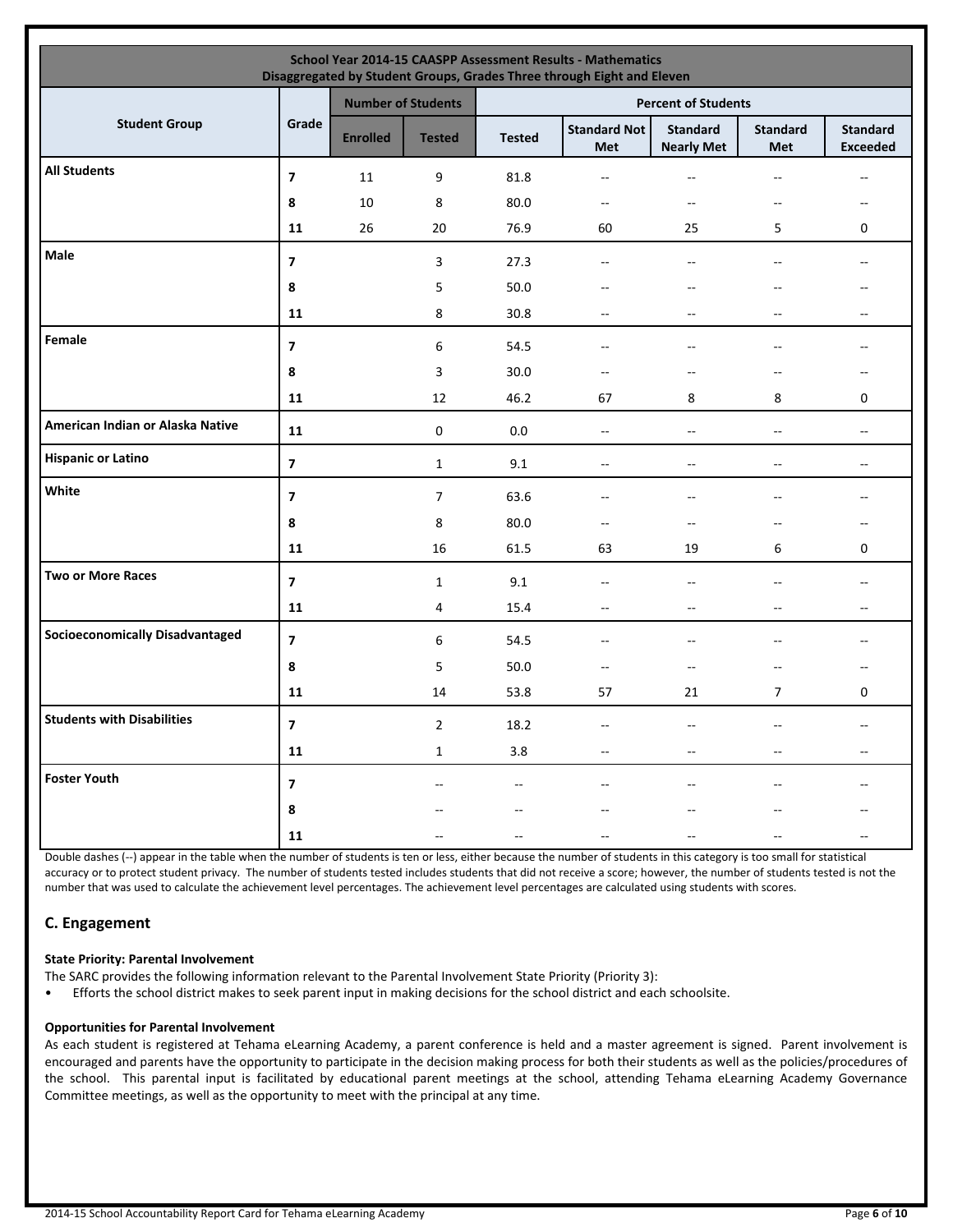#### **State Priority: School Climate**

The SARC provides the following information relevant to the School Climate State Priority (Priority 6):

• Pupil suspension rates, pupil expulsion rates; and other local measures on the sense of safety.

#### **School Safety Plan**

Safety of students and staff is a primary concern of all staff at Tehama eLearning Academy. The school is always in compliance with all laws, rules, and regulations pertaining to hazardous materials and state earthquake standards. The School Site Safety plan was last reviewed and updated during the fall of 2014. All revisions were communicated to the both the classified and certificated staff. The school's disaster preparedness plan includes steps for ensuring student and staff safety during a disaster. Fire and disaster drills are conducted on a regular basis throughout the school year. Lock down drills are held as needed. Students are supervised on school premises by certificated staff, classified staff, and the principal.

There is a designated area for student drop off and pick up. Students and visitors are required to sign in and out at the main office when arriving and leaving campus.

| <b>Suspensions and Expulsions</b> |         |         |         |  |  |  |  |  |  |
|-----------------------------------|---------|---------|---------|--|--|--|--|--|--|
| <b>School</b>                     | 2012-13 | 2013-14 | 2014-15 |  |  |  |  |  |  |
| <b>Suspensions Rate</b>           | 0.00    | 0.56    | 0.00    |  |  |  |  |  |  |
| <b>Expulsions Rate</b>            | 0.00    | 0.00    | 0.00    |  |  |  |  |  |  |
| <b>District</b>                   | 2012-13 | 2013-14 | 2014-15 |  |  |  |  |  |  |
| <b>Suspensions Rate</b>           | 1.71    | 1.92    | 0.00    |  |  |  |  |  |  |
| <b>Expulsions Rate</b>            | 0.00    | 0.00    | 0.00    |  |  |  |  |  |  |
| <b>State</b>                      | 2012-13 | 2013-14 | 2014-15 |  |  |  |  |  |  |
| <b>Suspensions Rate</b>           | 5.07    | 4.36    | 3.80    |  |  |  |  |  |  |
| <b>Expulsions Rate</b>            | 0.13    | 0.10    | 0.09    |  |  |  |  |  |  |

#### **D. Other SARC Information**

The information in this section is required to be in the SARC but is not included in the state priorities for LCFF.

**Met Attendance Rate N/A | Yes | Yes** 

**Met Graduation Rate N/A** N/A N/A

| included in the state priorities for ECFF.               |                              |                 |              | Indicator                                           | <b>School</b> | <b>District</b> |  |
|----------------------------------------------------------|------------------------------|-----------------|--------------|-----------------------------------------------------|---------------|-----------------|--|
| 2014-15 Adequate Yearly Progress Overall and by Criteria |                              |                 |              | <b>Program Improvement Status</b>                   | <b>NA</b>     | Not In PI       |  |
| <b>AYP Criteria</b>                                      | <b>School</b>                | <b>District</b> | <b>State</b> |                                                     |               |                 |  |
|                                                          |                              |                 |              | <b>First Year of Program Improvement</b>            | <b>NA</b>     | <b>NA</b>       |  |
|                                                          | <b>English Language Arts</b> |                 |              | Year in Program Improvement                         | <b>NA</b>     | <b>NA</b>       |  |
| Met Participation Rate                                   | Yes                          | No              | Yes          | Number of Schools Currently in Program Improvement  |               |                 |  |
| <b>Met Percent Proficient</b>                            | N/A                          | N/A             | N/A          | Percent of Schools Currently in Program Improvement |               |                 |  |
|                                                          | <b>Mathematics</b>           |                 |              |                                                     |               |                 |  |
| <b>Met Participation Rate</b>                            | <b>Yes</b>                   | No              | Yes          |                                                     |               |                 |  |
| <b>IMet Percent Proficient</b>                           | N/A                          | N/A             | N/A          |                                                     |               |                 |  |
| <b>Made AYP Overall</b>                                  | Yes                          | <b>No</b>       | Yes          |                                                     |               |                 |  |

**2015-16 Federal Intervention Program**

|                           | Average Class Size and Class Size Distribution (Elementary) |           |           |           |                              |                    |           |                   |           |                   |                   |           |  |
|---------------------------|-------------------------------------------------------------|-----------|-----------|-----------|------------------------------|--------------------|-----------|-------------------|-----------|-------------------|-------------------|-----------|--|
|                           |                                                             |           |           |           | <b>Number of Classrooms*</b> |                    |           |                   |           |                   |                   |           |  |
| <b>Average Class Size</b> |                                                             |           |           | $1 - 20$  |                              | $21 - 32$<br>$33+$ |           |                   |           |                   |                   |           |  |
| Grade                     | 2012-13                                                     | 2013-14   | 2014-15   | 2012-13   | 2013-14                      | 2014-15            |           | 2012-13   2013-14 |           | 2014-15   2012-13 | 2013-14   2014-15 |           |  |
| 5                         | <b>NA</b>                                                   | <b>NA</b> | <b>NA</b> | <b>NA</b> | <b>NA</b>                    | <b>NA</b>          | <b>NA</b> | <b>NA</b>         | <b>NA</b> | <b>NA</b>         | <b>NA</b>         | <b>NA</b> |  |
| 6                         |                                                             | <b>NA</b> | <b>NA</b> |           | <b>NA</b>                    | <b>NA</b>          | 0         | <b>NA</b>         | <b>NA</b> |                   | <b>NA</b>         | <b>NA</b> |  |
| Other                     | NA                                                          | <b>NA</b> | <b>NA</b> | <b>NA</b> | <b>NA</b>                    | <b>NA</b>          | <b>NA</b> | <b>NA</b>         | <b>NA</b> | <b>NA</b>         | <b>NA</b>         | <b>NA</b> |  |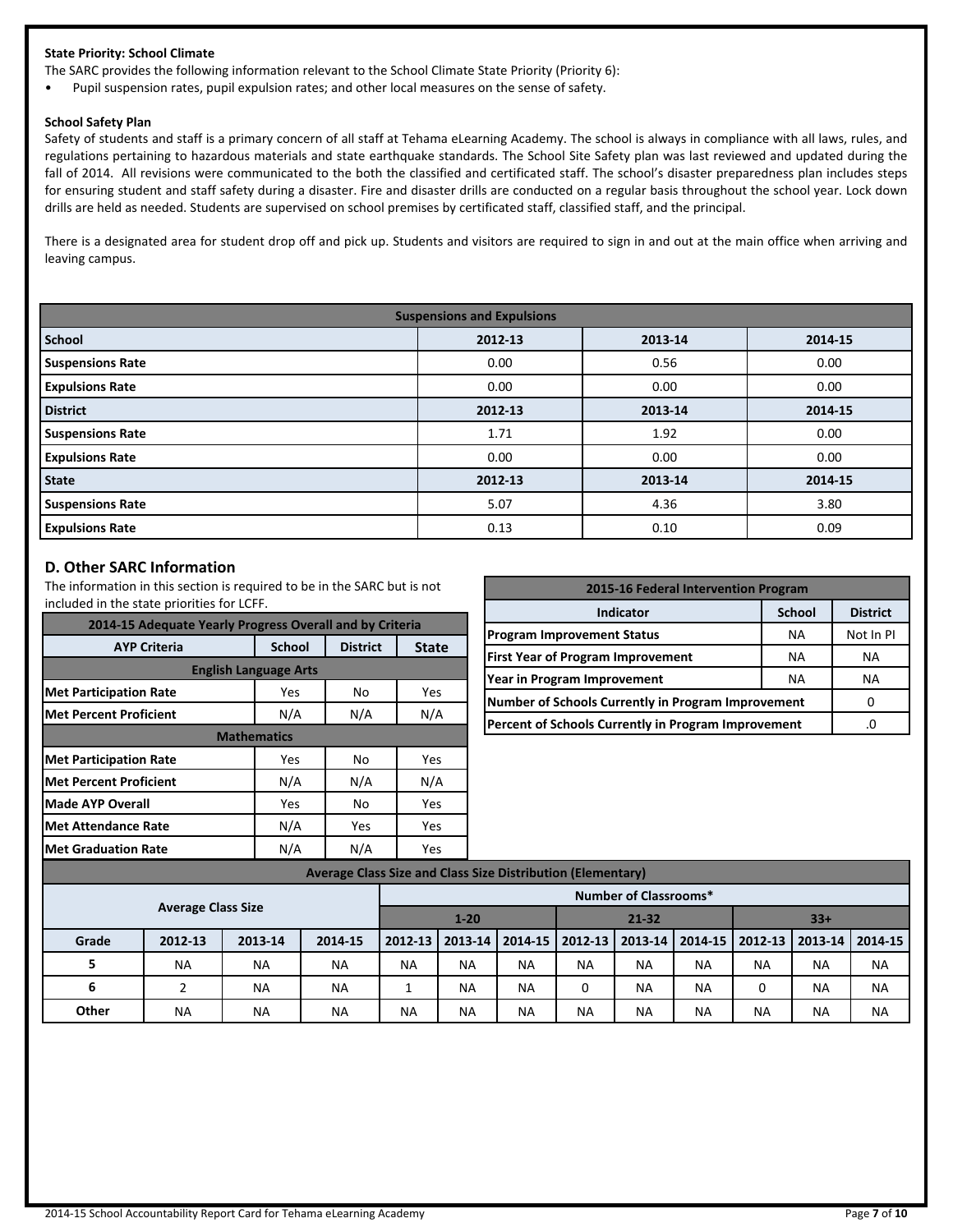|                | Average Class Size and Class Size Distribution (Secondary) |         |         |                       |    |                   |  |                              |       |  |                                                           |  |
|----------------|------------------------------------------------------------|---------|---------|-----------------------|----|-------------------|--|------------------------------|-------|--|-----------------------------------------------------------|--|
|                |                                                            |         |         |                       |    |                   |  | <b>Number of Classrooms*</b> |       |  |                                                           |  |
|                | <b>Average Class Size</b>                                  |         |         | $1 - 22$<br>$23 - 32$ |    |                   |  |                              | $33+$ |  |                                                           |  |
| <b>Subject</b> | 2012-13                                                    | 2013-14 | 2014-15 | 2012-13               |    | 2013-14   2014-15 |  |                              |       |  | 2012-13   2013-14   2014-15   2012-13   2013-14   2014-15 |  |
| <b>English</b> | 17                                                         | 17      |         | 4                     |    | 4                 |  |                              |       |  |                                                           |  |
| Math           | 12                                                         | 11      | 6       | 10                    | 12 |                   |  |                              |       |  |                                                           |  |
| <b>Science</b> | 12                                                         |         |         | 4                     | 8  |                   |  |                              |       |  |                                                           |  |
| SS             | 10                                                         | 12      |         | 11                    | 8  | 4                 |  |                              |       |  |                                                           |  |

\* Number of classes indicates how many classrooms fall into each size category (a range of total students per classroom). At the secondary school level, this information is reported by subject area rather than grade level.

| <b>Academic Counselors and Other Support Staff at this School</b> |              |  |  |  |  |  |  |
|-------------------------------------------------------------------|--------------|--|--|--|--|--|--|
| <b>Number of Full-Time Equivalent (FTE)</b>                       |              |  |  |  |  |  |  |
| <b>Academic Counselor</b>                                         | 0            |  |  |  |  |  |  |
| <b>Counselor (Social/Behavioral or Career Development)</b>        | .4           |  |  |  |  |  |  |
| Library Media Teacher (Librarian)                                 | N/A          |  |  |  |  |  |  |
| Library Media Services Staff (Paraprofessional)                   | N/A          |  |  |  |  |  |  |
| Psychologist                                                      | N/A          |  |  |  |  |  |  |
| <b>Social Worker</b>                                              | N/A          |  |  |  |  |  |  |
| <b>Nurse</b>                                                      | .025         |  |  |  |  |  |  |
| Speech/Language/Hearing Specialist                                | N/A          |  |  |  |  |  |  |
| <b>Resource Specialist</b>                                        | 0            |  |  |  |  |  |  |
| Other                                                             | .75 Resource |  |  |  |  |  |  |
| <b>Average Number of Students per Staff Member</b>                |              |  |  |  |  |  |  |
| <b>Academic Counselor</b>                                         | N/A          |  |  |  |  |  |  |

One Full Time Equivalent (FTE) equals one staff member working full time; one FTE could also represent two staff members who each work 50 percent of full time.

| FY 2013-14 Teacher and Administrative Salaries |                           |                                                                  |  |  |  |  |  |  |
|------------------------------------------------|---------------------------|------------------------------------------------------------------|--|--|--|--|--|--|
| Category                                       | <b>District</b><br>Amount | <b>State Average for</b><br><b>Districts In Same</b><br>Category |  |  |  |  |  |  |
| <b>Beginning Teacher Salary</b>                | \$36,720                  |                                                                  |  |  |  |  |  |  |
| <b>Mid-Range Teacher Salary</b>                | \$43,846                  |                                                                  |  |  |  |  |  |  |
| <b>Highest Teacher Salary</b>                  | \$53,925                  |                                                                  |  |  |  |  |  |  |
| <b>Average Principal Salary (ES)</b>           | ΝA                        |                                                                  |  |  |  |  |  |  |
| <b>Average Principal Salary (MS)</b>           | ΝA                        |                                                                  |  |  |  |  |  |  |
| <b>Average Principal Salary (HS)</b>           | NA                        |                                                                  |  |  |  |  |  |  |
| <b>Superintendent Salary</b>                   | \$149,809                 |                                                                  |  |  |  |  |  |  |
| <b>Percent of District Budget</b>              |                           |                                                                  |  |  |  |  |  |  |
| <b>Teacher Salaries</b>                        | %                         | %                                                                |  |  |  |  |  |  |
| <b>Administrative Salaries</b>                 | ℅                         | %                                                                |  |  |  |  |  |  |

|  | <b>Professional Development provided for Teachers</b> |  |  |  |
|--|-------------------------------------------------------|--|--|--|
|--|-------------------------------------------------------|--|--|--|

Staff members build teaching skills and concepts by participating in many conferences and workshops throughout the school year, then sharing their experiences and knowledge with district colleagues. The district dedicated seven days to staff development annually for the past three years. Topics for staff development include: technology and instruction, evaluating testing data, mathematics instruction, and learning records management.

| FY 2013-14 Expenditures Per Pupil and School Site Teacher Salaries |                                          |                   |                     |                          |  |  |  |  |  |
|--------------------------------------------------------------------|------------------------------------------|-------------------|---------------------|--------------------------|--|--|--|--|--|
| Level                                                              | <b>Expenditures Per Pupil</b>            | Average           |                     |                          |  |  |  |  |  |
|                                                                    | <b>Total</b>                             | <b>Restricted</b> | <b>Unrestricted</b> | <b>Teacher</b><br>Salary |  |  |  |  |  |
| School Site                                                        | 7,849                                    | 90                | 7,759               | 45,397                   |  |  |  |  |  |
| l District                                                         |                                          |                   | 7,759               | 45,397                   |  |  |  |  |  |
| l State                                                            |                                          |                   | \$5,348             |                          |  |  |  |  |  |
|                                                                    | Percent Difference: School Site/District | 0.0               | 0.0                 |                          |  |  |  |  |  |
|                                                                    | Percent Difference: School Site/ State   |                   | 45.1                |                          |  |  |  |  |  |

Cells with  $\blacklozenge$  do not require data.

For detailed information on salaries, see the CDE Certificated Salaries & Benefits webpage at [www.cde.ca.gov/ds/fd/cs/](http://www.cde.ca.gov/ds/fd/cs/).

#### **Types of Services Funded**

Tehama eLearning Academy budget funds direct instructional and counseling services to students, nursing services and appropriate supplies and materials.

| 2014-15 California High School Exit Examination Grade Ten Results by Student Group |                       |                              |          |                       |                   |                 |  |  |
|------------------------------------------------------------------------------------|-----------------------|------------------------------|----------|-----------------------|-------------------|-----------------|--|--|
| Group                                                                              |                       | <b>English-Language Arts</b> |          | <b>Mathematics</b>    |                   |                 |  |  |
|                                                                                    | <b>Not Proficient</b> | <b>Proficient</b>            | Advanced | <b>Not Proficient</b> | <b>Proficient</b> | <b>Advanced</b> |  |  |
| <b>All Students in the LEA</b>                                                     | 58                    | 31                           | 12       | 52                    | 44                | 4               |  |  |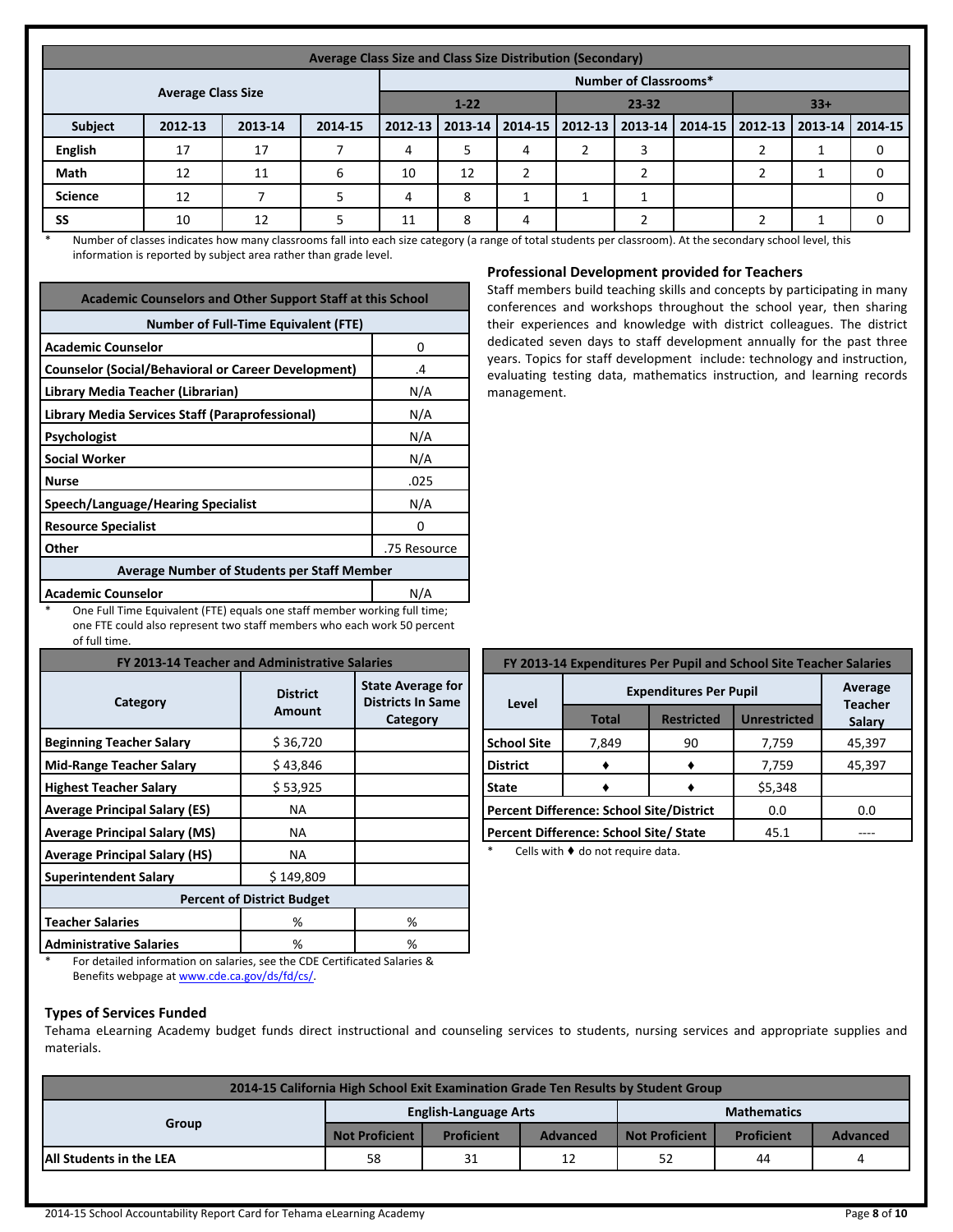| 2014-15 California High School Exit Examination Grade Ten Results by Student Group |                       |                              |                 |                       |                   |                 |  |  |
|------------------------------------------------------------------------------------|-----------------------|------------------------------|-----------------|-----------------------|-------------------|-----------------|--|--|
| Group                                                                              |                       | <b>English-Language Arts</b> |                 | <b>Mathematics</b>    |                   |                 |  |  |
|                                                                                    | <b>Not Proficient</b> | <b>Proficient</b>            | <b>Advanced</b> | <b>Not Proficient</b> | <b>Proficient</b> | <b>Advanced</b> |  |  |
| <b>All Students at the School</b>                                                  | 57                    | 30                           | 13              | 45                    | 50                |                 |  |  |
| <b>IFemale</b>                                                                     | 50                    | 29                           | 21              | 46                    | 46                |                 |  |  |
| <b>White</b>                                                                       | 53                    | 33                           | 13              | 43                    | 50                |                 |  |  |

Percentages are not calculated when the number of students tested is ten or less, either because the number of students in this category is too small for statistical accuracy or to protect student privacy.

| <b>CAHSEE Results for All Students - Three-Year Comparison</b><br><b>Percent of Students Scoring at Proficient or Advanced</b> |         |         |         |
|--------------------------------------------------------------------------------------------------------------------------------|---------|---------|---------|
| <b>Tehama eLearning Academy</b>                                                                                                | 2012-13 | 2013-14 | 2014-15 |
| <b>English-Language Arts</b>                                                                                                   | 24      | 38      | 43      |
| <b>Mathematics</b>                                                                                                             | 23      | 38      | 55      |
| <b>Tehama eLearning Academy</b>                                                                                                | 2012-13 | 2013-14 | 2014-15 |
| <b>English-Language Arts</b>                                                                                                   | 22      | 37      | 42      |
| <b>Mathematics</b>                                                                                                             | 23      | 38      | 48      |
| <b>California</b>                                                                                                              | 2012-13 | 2013-14 | 2014-15 |
| <b>English-Language Arts</b>                                                                                                   | 57      | 56      | 58      |
| <b>Mathematics</b>                                                                                                             | 60      | 62      | 59      |

Percentages are not calculated when the number of students tested is ten or less, either because the number of students in this category is too small for statistical accuracy or to protect student privacy.

| <b>Dropout Rate and Graduation Rate (Four-Year Cohort Rate)</b> |         |         |         |
|-----------------------------------------------------------------|---------|---------|---------|
| <b>Tehama eLearning Academy</b>                                 | 2011-12 | 2012-13 | 2013-14 |
| <b>Dropout Rate</b>                                             | 28.6    | 38.5    | 12.10   |
| <b>Graduation Rate</b>                                          | 60.0    | 46.2    | 84.40   |
| <b>Tehama eLearning Academy</b>                                 | 2011-12 | 2012-13 | 2013-14 |
| <b>Dropout Rate</b>                                             | 28.6    | 38.5    | 12.10   |
| <b>Graduation Rate</b>                                          | 60.0    | 46.2    | 84.40   |
| California                                                      | 2011-12 | 2012-13 | 2013-14 |
| <b>Dropout Rate</b>                                             | 13.10   | 11.40   | 11.50   |
| <b>Graduation Rate</b>                                          | 78.87   | 80.44   | 80.95   |

| <b>Career Technical Education Participation</b>                                                                |                                     |  |
|----------------------------------------------------------------------------------------------------------------|-------------------------------------|--|
| <b>Measure</b>                                                                                                 | <b>CTE Program</b><br>Participation |  |
| Number of pupils participating in CTE                                                                          | q                                   |  |
| % of pupils completing a CTE program and earning a<br>high school diploma                                      |                                     |  |
| % of CTE courses sequenced or articulated between<br>the school and institutions of postsecondary<br>education |                                     |  |

| <b>Completion of High School Graduation Requirements</b> |                                 |                 |              |  |
|----------------------------------------------------------|---------------------------------|-----------------|--------------|--|
| Group                                                    | <b>Graduating Class of 2014</b> |                 |              |  |
|                                                          | <b>School</b>                   | <b>District</b> | <b>State</b> |  |
| <b>All Students</b>                                      | 139.13                          | 106.98          | 84.6         |  |
| <b>Black or African American</b>                         |                                 |                 | 76           |  |
| American Indian or Alaska Native                         |                                 | 100             | 78.07        |  |
| Asian                                                    |                                 |                 | 92.62        |  |
| <b>Filipino</b>                                          |                                 |                 | 96.49        |  |
| <b>Hispanic or Latino</b>                                |                                 | 40              | 81.28        |  |
| <b>Native Hawaiian/Pacific Islander</b>                  |                                 |                 | 83.58        |  |
| White                                                    | 145                             | 123.33          | 89.93        |  |
| <b>Two or More Races</b>                                 | 100                             | 150             | 82.8         |  |
| Socioeconomically Disadvantaged                          | 400                             | 200             | 61.28        |  |
| <b>English Learners</b>                                  |                                 |                 | 50.76        |  |
| <b>Students with Disabilities</b>                        | 135                             | 103.23          | 81.36        |  |
| <b>Foster Youth</b>                                      |                                 |                 |              |  |

| <b>Courses for University of California (UC)</b><br>and/or California State University (CSU) Admission |         |  |
|--------------------------------------------------------------------------------------------------------|---------|--|
| <b>UC/CSU Course Measure</b>                                                                           | Percent |  |
| 2014-15 Students Enrolled in Courses Required for<br>UC/CSU Admission                                  |         |  |
| 2013-14 Graduates Who Completed All Courses<br><b>Required for UC/CSU Admission</b>                    |         |  |

| <b>2014-15 Advanced Placement Courses</b> |                                                   |                                                              |
|-------------------------------------------|---------------------------------------------------|--------------------------------------------------------------|
| <b>Subject</b>                            | <b>Number of</b><br><b>AP Courses</b><br>Offered* | <b>Percent of</b><br><b>Students In</b><br><b>AP Courses</b> |
| <b>Computer Science</b>                   |                                                   |                                                              |
| <b>English</b>                            |                                                   |                                                              |
| <b>Fine and Performing Arts</b>           | 0                                                 |                                                              |
| <b>Foreign Language</b>                   |                                                   |                                                              |
| <b>Mathematics</b>                        |                                                   |                                                              |
| <b>Science</b>                            |                                                   |                                                              |
| <b>Social Science</b>                     |                                                   |                                                              |
| All courses                               |                                                   |                                                              |

\* Where there are student course enrollments.

### **Career Technical Education Programs**

Tehama eLearning Academy (formerly called eScholar Academy in 2013-14) career planning program prepares students to succeed in real-world contexts through the development of conceptual thinking, effective communication, and the ability to apply knowledge and skills learned in the classroom. Instructors at the school have directed efforts toward establishing school-to-work structures within each curricular area for all students, including those with special needs. A school counselor offers additional support for social and behavioral needs.